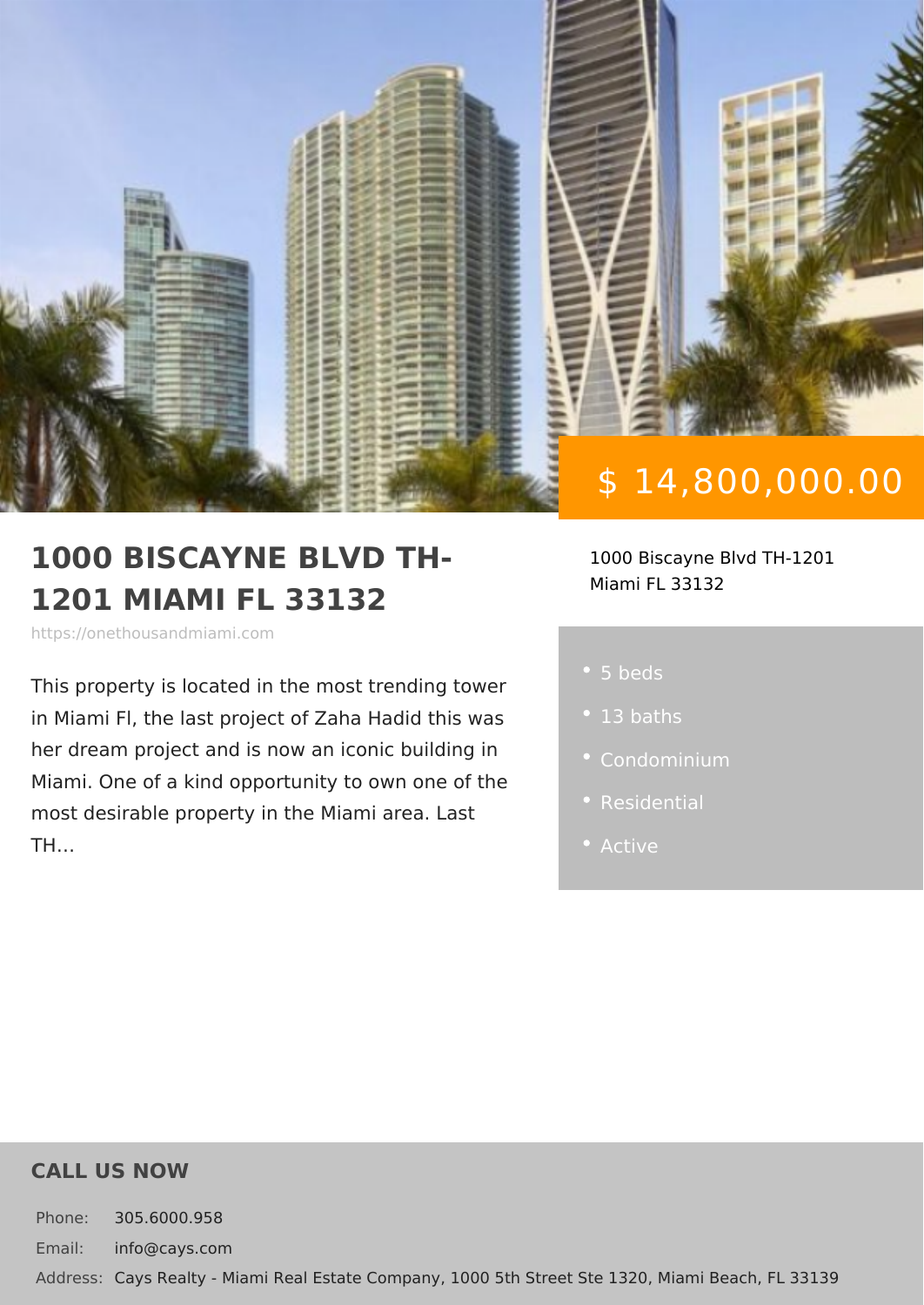### BASIC FACTS

Date added: 6/23/22 MLS #: A10951502 Post Update @022-06-29 08:52:54Bedrooms5 Bathroomst 3 Bathrooms Half: Bathrooms Fu6I: Area: 8400 sq ft Lot Size Unifsquare Feet Year buil 2:019 StatusActive Type Condominium

ROOMS & UNITS DESCRIPTION

Unit NumberH-1201

LOCATION DETAILS

County Or Paris/liami-Dade County

PROPERTY DETAILS

Total Building Ar& 4a00 sq ft Subdivision NamOeNE THOUSAND MUSEUM CONDO

Parcel NumbeCr1-32-31-079-0030 PossessioBefore Closing

CALL US NOW

Phone: 305.6000.958 Email: info@cays.com Addres Cays Realty - Miami Real Estate Company, 1000 5th Street Ste 1320, Mia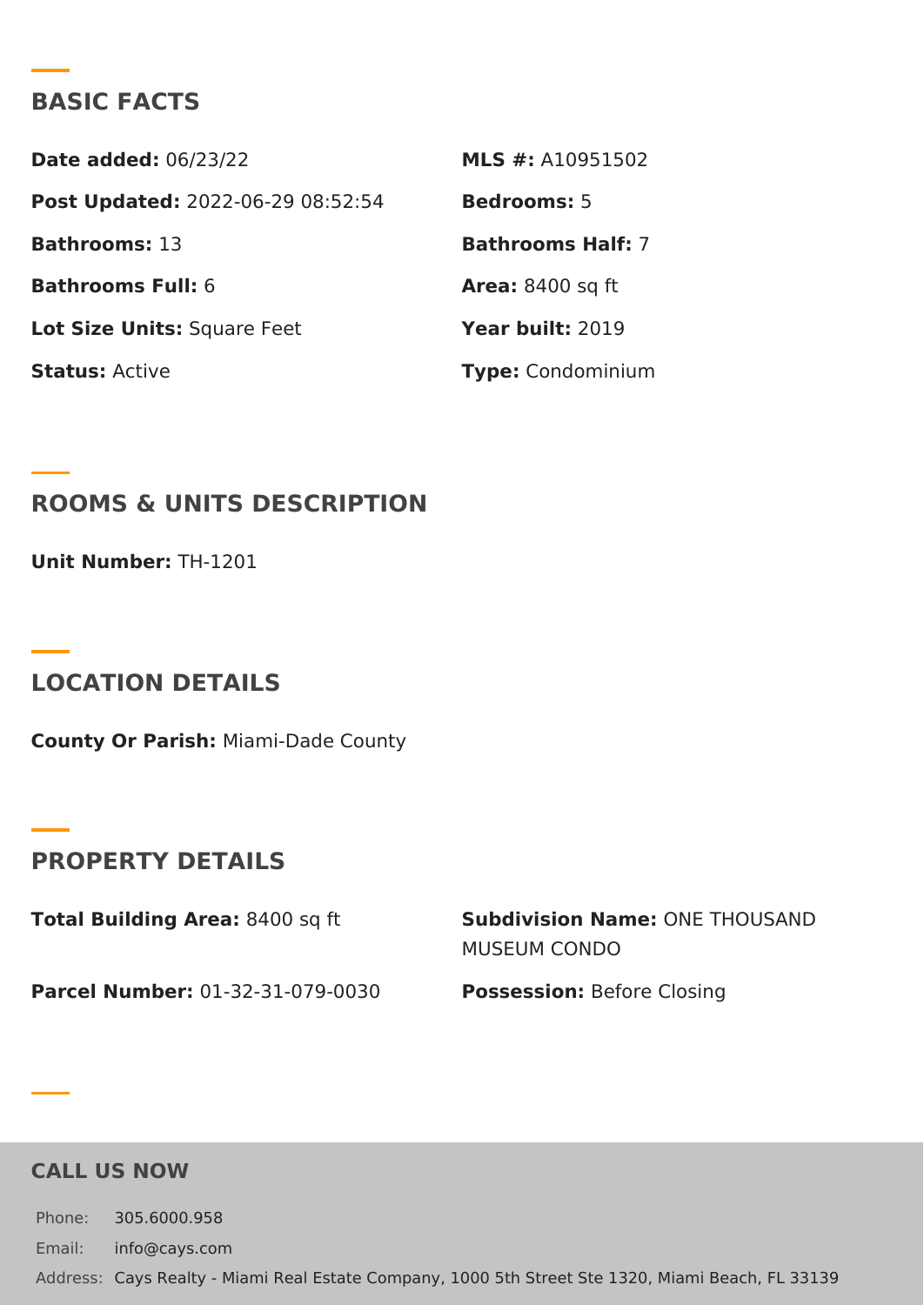# **PROPERTY FEATURES**

| <b>Exterior Features: Deck</b>                                            | <b>Interior Features: Built-in</b><br>Features, Bedroom on Main Level, Closet<br>Cabinetry, Second Floor Entry, First Floor<br>Entry, Kitchen Island, Custom Mirrors, Upper<br>Level Master |
|---------------------------------------------------------------------------|---------------------------------------------------------------------------------------------------------------------------------------------------------------------------------------------|
| <b>Waterfront Features: Ocean Front</b>                                   | <b>Pool Features: Association</b>                                                                                                                                                           |
| Parking Features: Guest, Two or More<br>Spaces, Valet, Garage Door Opener | Appliances: Dryer, Dishwasher, Electric<br>Water Heater, Disposal, Trash Compactor                                                                                                          |
| <b>Architectural Style: High Rise</b>                                     | <b>Association Amenities: Beach</b><br>Rights, Business Center, Clubhouse, Fitness<br>Center, Pool, Sauna, Spa/Hot Tub, Vehicle Wash<br>Area, Elevator(s)                                   |
| <b>Construction Materials: Brick, Block</b>                               | <b>Cooling: Central Air, Electric</b>                                                                                                                                                       |
| Cooling Y/N: 1                                                            | <b>Covered Spaces: 3</b>                                                                                                                                                                    |
| <b>Flooring: Tile</b>                                                     | <b>Furnished: Unfurnished</b>                                                                                                                                                               |
| Garage Spaces: 3                                                          | Garage Y/N: 1                                                                                                                                                                               |
| <b>Heating: Electric</b>                                                  | <b>Heating Y/N: 1</b>                                                                                                                                                                       |
| Pets Allowed: Size Limit, Yes                                             | View: Ocean                                                                                                                                                                                 |
| View Y/N: 1                                                               | <b>Entry Level: 12</b>                                                                                                                                                                      |
| <b>Entry Location: 12</b>                                                 | <b>Patio and Porch Features: Deck</b>                                                                                                                                                       |
| <b>Property Attached Y/N: 1</b>                                           | <b>Waterfront Y/N: 1</b>                                                                                                                                                                    |
| <b>Stories Total: 60</b>                                                  | <b>Utilities:</b> Cable Available                                                                                                                                                           |
|                                                                           |                                                                                                                                                                                             |

## **MISCELLANEOUS**

**Public Survey Township:** 1 **Public Survey Section:** 31

### **CALL US NOW**

Phone: 305.6000.958 Email: info@cays.com Address: Cays Realty - Miami Real Estate Company, 1000 5th Street Ste 1320, Miami Beach, FL 33139